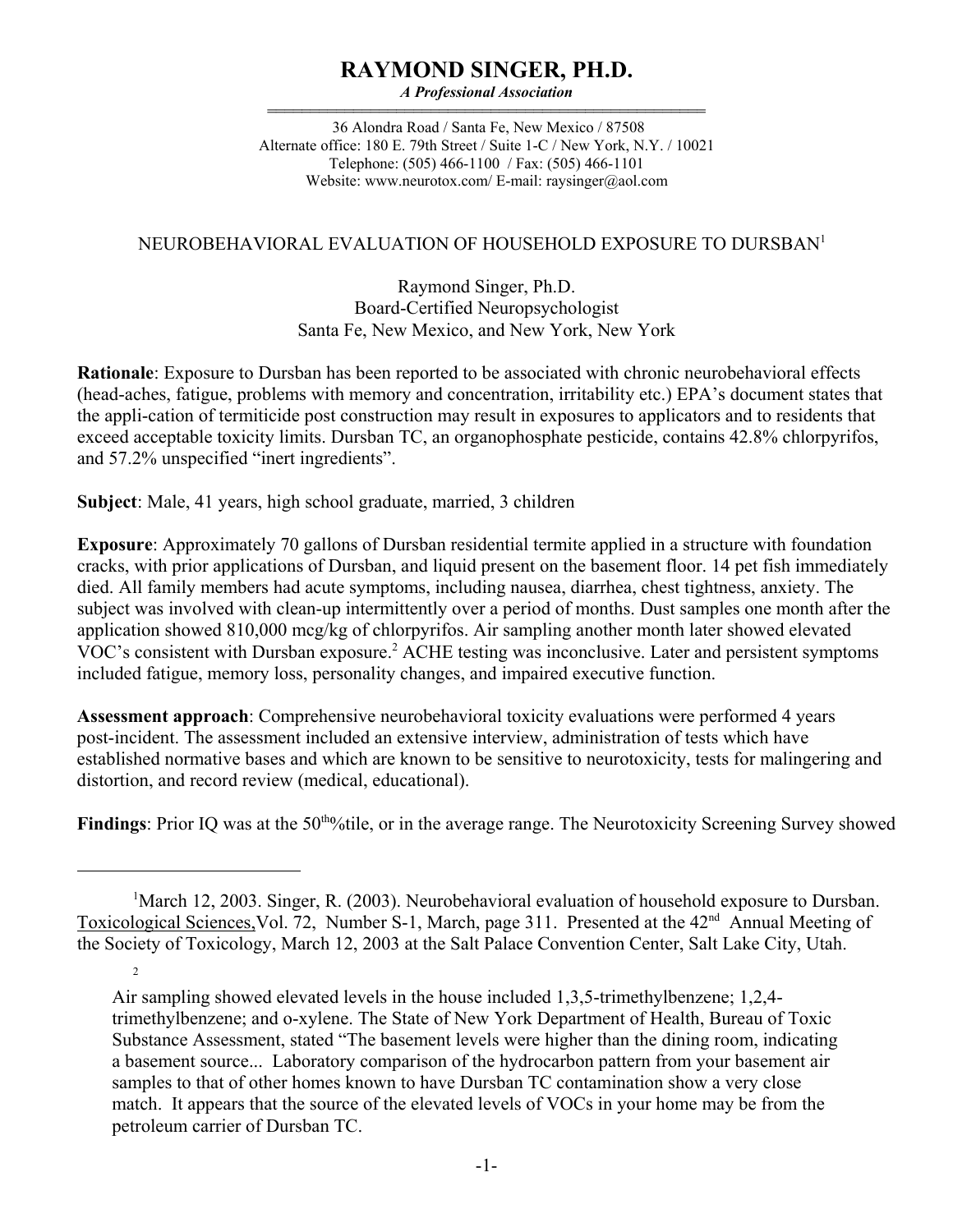a symptom constellation (frequency and severity) consistent with those of patients diagnosed with neurotoxicity. Current Full-scale IQ had declined to the 6<sup>tho</sup>/tile, with Working Memory at the 2<sup>ndo</sup>/tile. Additional deficits were seen in verbal fluency  $(COWAT)$  (10<sup>tho</sup>/tile); manual dexterity (Grooved Pegboard)  $(2<sup>nd</sup>%tile)$ ; auditory information processing and tracking (PASAT) (1<sup>sto</sup>%tile); Stroop Color and Word Test (mental flexibility)  $7<sup>th</sup>$ %tile; Visual Search and Attention Test (visual detection skills)  $2<sup>nd</sup>$ tile. Distortion was within normal limits. Malingering was ruled out by 5 separate tests. Personality testing using the NEO Personality Inventory found significant personality disorder, but there was no evidence of such disorder preincident. Record review found no competing explanations of his illness.

See Appendix 1 for a listing of the neurobehavioral test results.

**Conclusion**: Dursban exposure can cause neurotoxicity, revealed by neurobehavioral evaluation, lasting many years after exposure.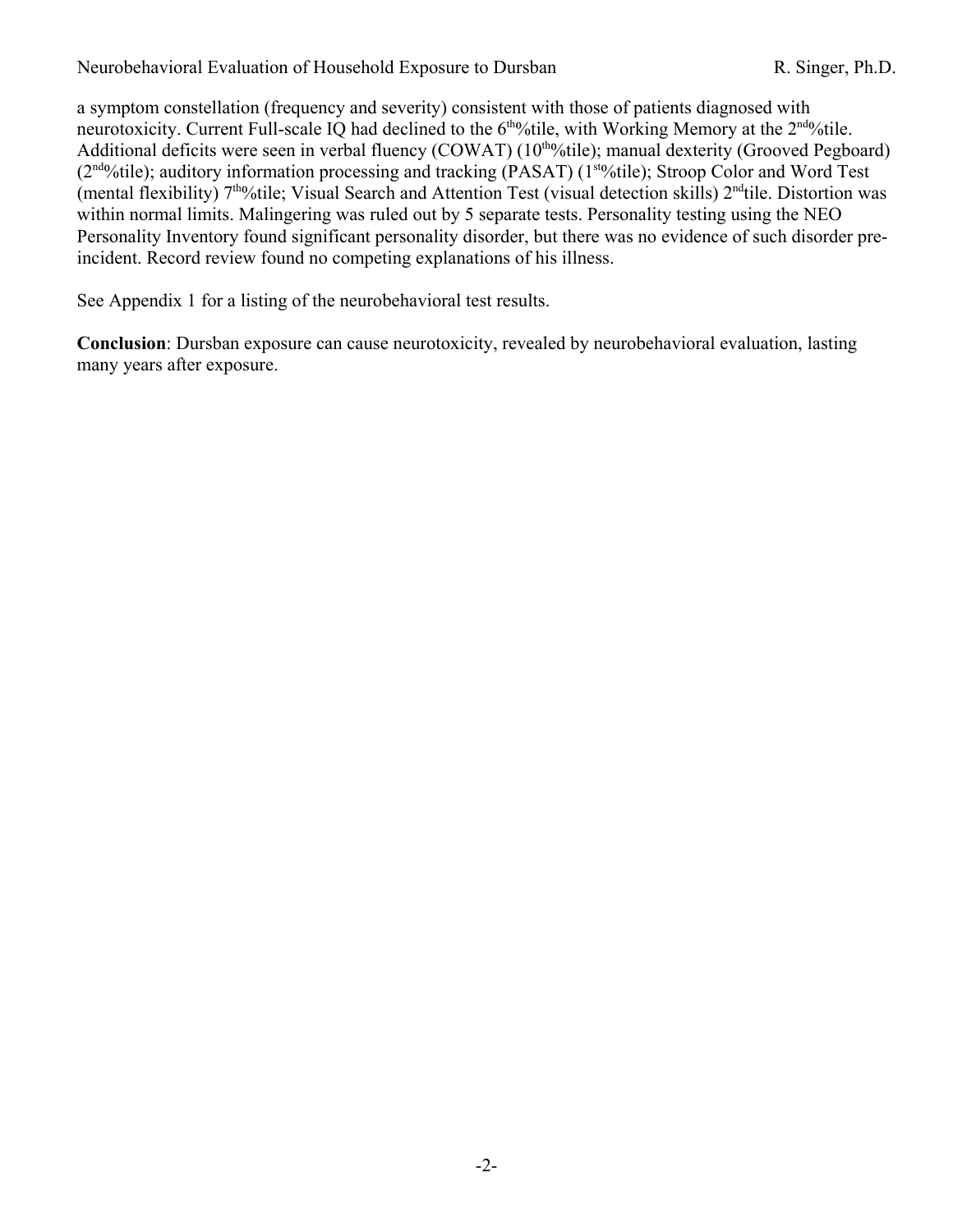# **Appendix 1**: Neurobehavioral test results

| Gender:             | Male         |
|---------------------|--------------|
| Age:                | 41           |
| Educational level:  | Some college |
| Height:             | 6'1"         |
| Weight:             | 230 lbs      |
| Ethnicity:          | White        |
| Marital Status:     | Married      |
| Number of Children: | -3           |
|                     |              |

Incidental Learning

(Note: WNL means within normal limits for the individual. "\*" indicates a deficit.)

Premorbid IQ Estimate: Stanford-Binet, 1967, IQ was 100.

Cognitive Testing Standard: Scores significantly below the standard are considered abnormal for the subject and deficit.

|     |         | <b>Scaled Score</b> | Cutoff            |
|-----|---------|---------------------|-------------------|
|     | Percent | equiv.              | Scaled/Percentile |
| 100 | 50%     |                     | 10/6              |

Wechsler Adult Intelligence Scale, Third Edition: WAIS-III:

|                              | Age - Adjusted       |            |                |
|------------------------------|----------------------|------------|----------------|
|                              | <b>Scaled Scores</b> | Percentile | Classification |
| Verbal Subscales             |                      |            |                |
| Vocabulary                   | $\overline{7}$       | 16%        |                |
| <b>Similarities</b>          | 4                    | $2\%$      | $\star$        |
| <b>Arithmetic</b>            | 4                    | 2%         | $\ast$         |
| <b>Digit Span</b>            | 5                    | 5%         | $\star$        |
| Information                  | 7                    | 16%        |                |
| Comprehension                | 10                   | 50%        |                |
| Letter-Number                |                      |            |                |
| <b>Sequencing</b>            | 6                    | 9%         | $\star$        |
| Performance Subscales        |                      |            |                |
| Picture Completion           | 8                    | 25%        |                |
| <b>Digit Symbol - Coding</b> | 6                    | 9%         | $\star$        |
| <b>Block Design</b>          | 8                    | 25%        |                |
| <b>Matrix Reasoning</b>      | 5                    | 5%         | $\star$        |
| Picture Arrangement          | 8                    | 25%        |                |
| <b>Symbol Search</b>         | 6                    | 9%         | $\star$        |
| <b>Object Assembly</b>       | 9                    | 37%        |                |
| <b>Optional Procedures:</b>  |                      |            |                |
| Digit Symbol -               |                      |            |                |
|                              |                      |            |                |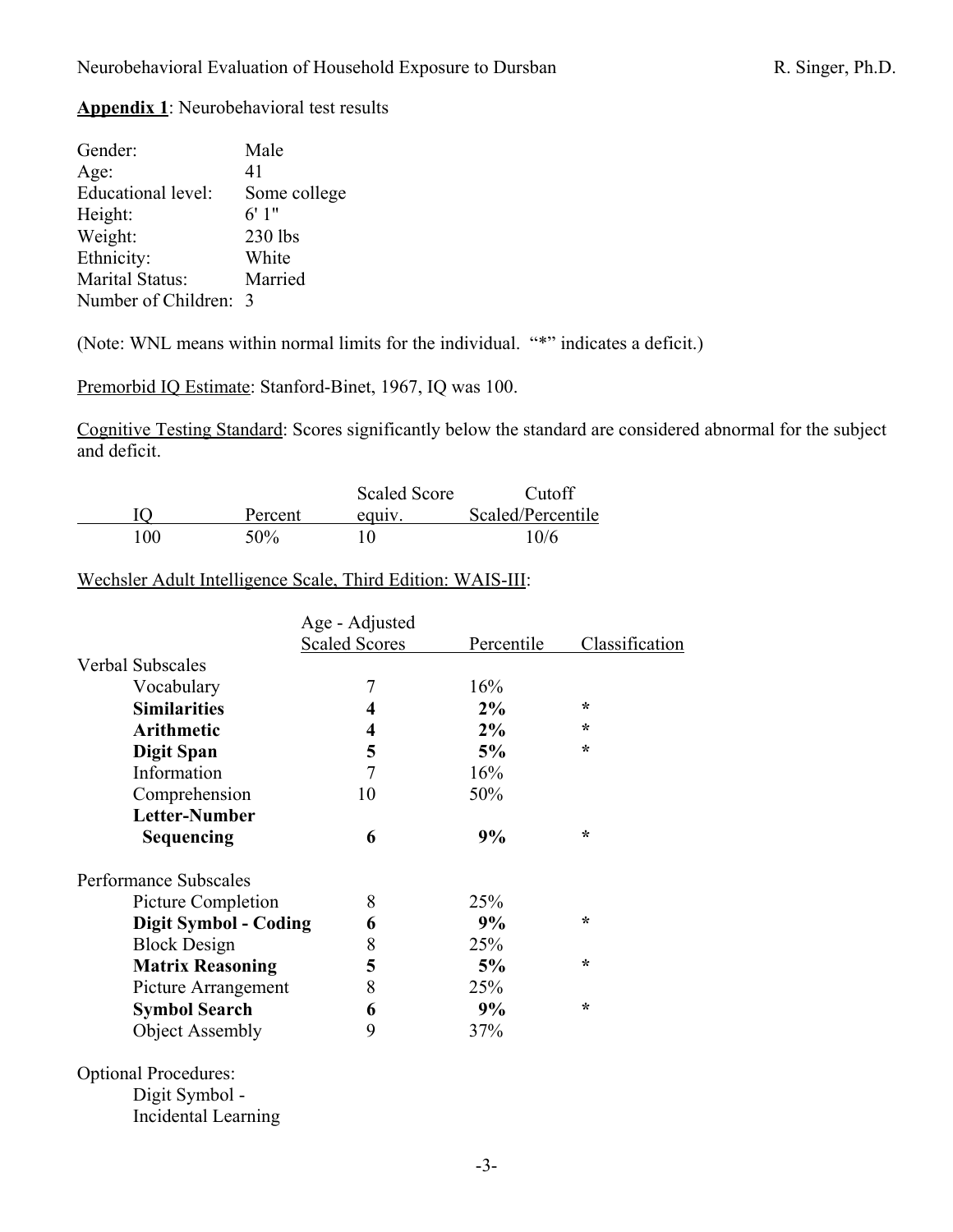| Pairing     | 10 | 25%        |
|-------------|----|------------|
| Free Recall | h  | 10%        |
| Copy        | 89 | $5 - 10\%$ |

|                                | Score |        | Percentile | Confidence Interval - 90% |
|--------------------------------|-------|--------|------------|---------------------------|
| <b>IQ Scores:</b>              |       |        |            |                           |
| <b>Verbal IQ:</b>              | 77    | 6%     | $74 - 82$  |                           |
| <b>Performance IQ:</b>         | 80    | 9%     | $76 - 87$  |                           |
| <b>Full Scale IQ:</b>          | 77    | 6%     | $74 - 81$  |                           |
| <b>Index Scores:</b>           |       |        |            |                           |
| <b>Verbal Comprehension</b>    | 78    | $7\%$  | $74 - 84$  |                           |
| <b>Perceptual Organization</b> | 82    | $12\%$ | $77 - 89$  |                           |
| <b>Working Memory</b>          | 69    | 2%     | $65 - 77$  |                           |
| <b>Processing Speed</b>        | 79    | 8%     | $74 - 89$  |                           |

Interpretation: Deficit in all composite aspects of IQ.

## Wechsler Memory Scale, Third Edition (WMS-III):

| <b>Primary Subtests</b>                 |                         | Age Scaled Score | Percentile        |
|-----------------------------------------|-------------------------|------------------|-------------------|
| Logical Memory I - Recall               | 8                       | 25%              |                   |
| Faces I - Recognition                   | 9                       | 37%              |                   |
| <b>Verbal Paired Assoc. I - Recall</b>  | 5                       | 5%               |                   |
| Family Pictures I - Recall              | 8                       | 25%              |                   |
| <b>Letter-Number Sequencing</b>         | 6                       | 9%               |                   |
| <b>Spatial Span</b>                     | 5                       | 5%               |                   |
| Logical Memory II - Recall              | 9                       | 37%              |                   |
| Faces II - Recognition                  | 9                       | 37%              |                   |
| <b>Verbal Paired Assoc. II - Recall</b> | $\overline{\mathbf{4}}$ | 2%               |                   |
| Family Pictures II - Recall             | 7                       | 16%              |                   |
| <b>Auditory Recognition - Delayed</b>   | 8                       | 25%              |                   |
| <b>Auditory Process Subtests</b>        |                         |                  |                   |
| Logical Memory I                        |                         |                  |                   |
| 1 <sup>st</sup> Recall Total            |                         | $\overline{7}$   | 16%               |
| Learning Slope                          |                         | 10               | 50%               |
| Verbal Paired Assoc. I                  |                         |                  |                   |
| 1 <sup>st</sup> Recall Total            |                         | 7                | 16%               |
| Learning Slope                          |                         | 8                | 25%               |
| Logical Memory II                       |                         |                  |                   |
| <b>Percent Retention</b>                |                         | 11               | 63%               |
| <b>Verbal Paired Assoc. II</b>          |                         |                  |                   |
| <b>Percent Retention</b>                |                         | 3                | 1%                |
|                                         |                         |                  | Confidence        |
| Primary Index Scores                    | <b>Index Score</b>      | Percentile       | Interval $(90\%)$ |
| <b>Auditory Immediate</b>               | 80                      | 9%               | ∗<br>75-87        |
| Visual Immediate                        | 91                      | 27%              | 84-101            |
| <b>Immediate Memory</b>                 | 82                      | 12%              | $\star$<br>77-90  |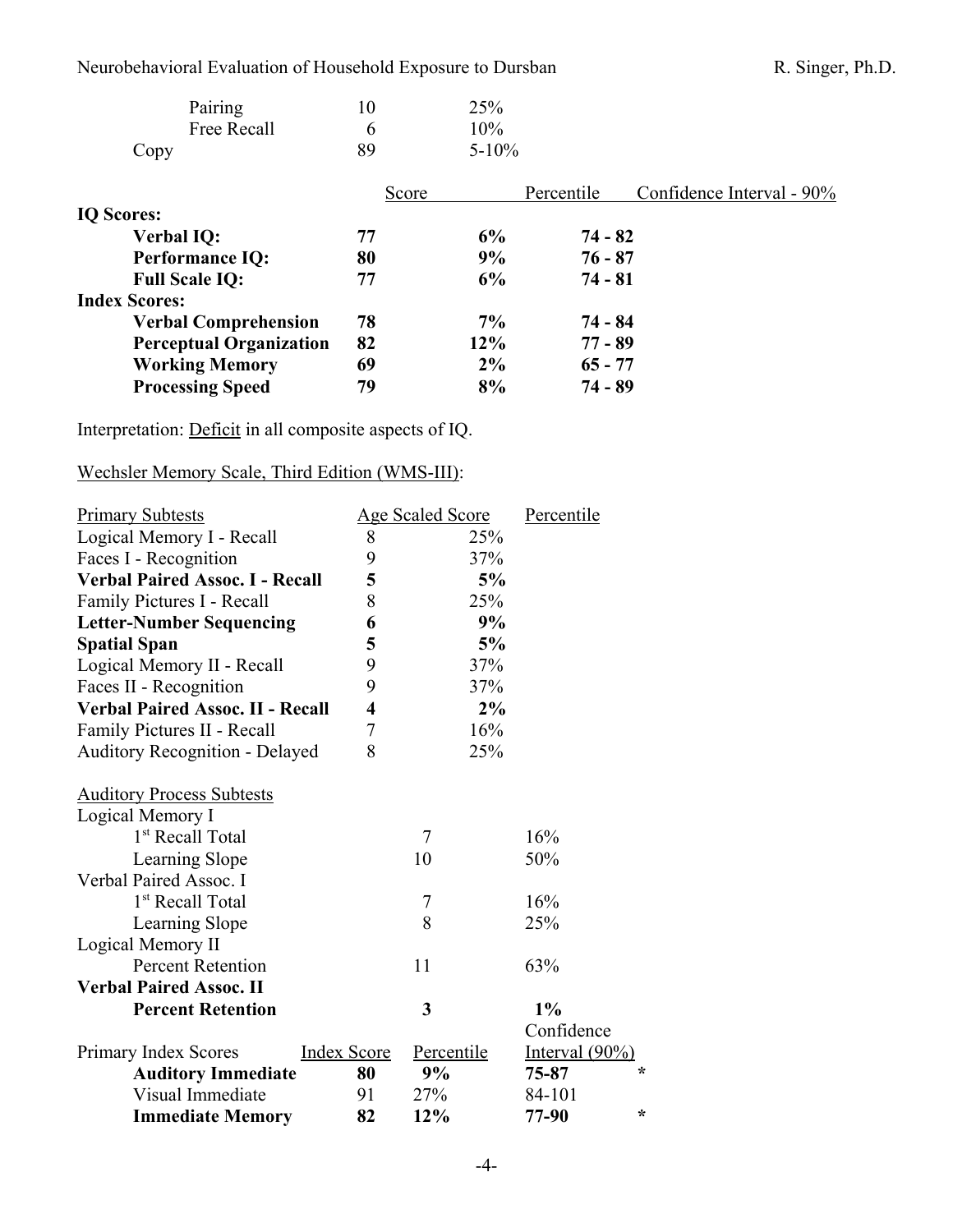| <b>Auditory Delayed</b>            | 80 | 9%                              | 75-90  | $\star$ |
|------------------------------------|----|---------------------------------|--------|---------|
| Visual Delayed                     | 88 | 21%                             | 82-98  |         |
| <b>Auditory Recog. Delayed</b>     | 90 | 25%                             | 83-102 |         |
| <b>General Memory</b>              | 82 | 12%                             | 77-90  | $\star$ |
| <b>Working Memory</b>              | 76 | 5%                              | 71-87  | $\star$ |
|                                    |    |                                 | Sum of |         |
| <b>Auditory Process Composites</b> |    | <b>Scaled Scores Percentile</b> |        |         |
| Single Trial Learning              | 14 |                                 | 9%     |         |
| Learning Slope                     | 18 |                                 | 34%    |         |

Interpretation: Deficit in numerous areas of memory, see composites above with \*.

Benton Visual Retention Test (Administration B, Form C). This test assesses the ability to remember, based upon visual input. Comparison  $IQ = 92$ 

|                | Expected for IQ | Observed | Difference |
|----------------|-----------------|----------|------------|
| Number correct | $7 - 1 = 6$     |          |            |
| Number errors  | $4 + 2 = 6$     |          |            |

Retention  $14$  11% Retrieval 2 78%

Interpretation:

Number correct score: WNL

Number of errors score: Raises the question of acquired impairment of cognitive functioning.

Controlled Oral Word Association Test evaluates verbal fluency, the ability to find and use words (Benton Controlled Oral Word Association Test: Reliability and updated norms. RM Ruff et al. *Archives of Clinical Neuropsychology*, **11**(4), 329-338, 1996).

|    | Raw Score Correction |            | Total Percentile | Classification |
|----|----------------------|------------|------------------|----------------|
| 25 | $+3$                 | $= 28$ 10% |                  | Borderline     |
|    | $\sim$ $\sim$ $\sim$ |            |                  |                |

Interpretation: Deficit Perseverations: 0, 56%, Intact

Embedded Figures Test evaluates the ability to detect visual figure-ground relationships (the use of the eyes to make sense out of what the eye sees).

Number detected out of 40 objects: 34 Percentile for age and education: 58% Interpretation: Within normal limits

Frontal Systems Behavior Scale (FRSBE) is a rating scale designed to measure behaviors associated with damage to the frontal lobes and frontal systems of the brain.

*Self Rating*

T-score T-score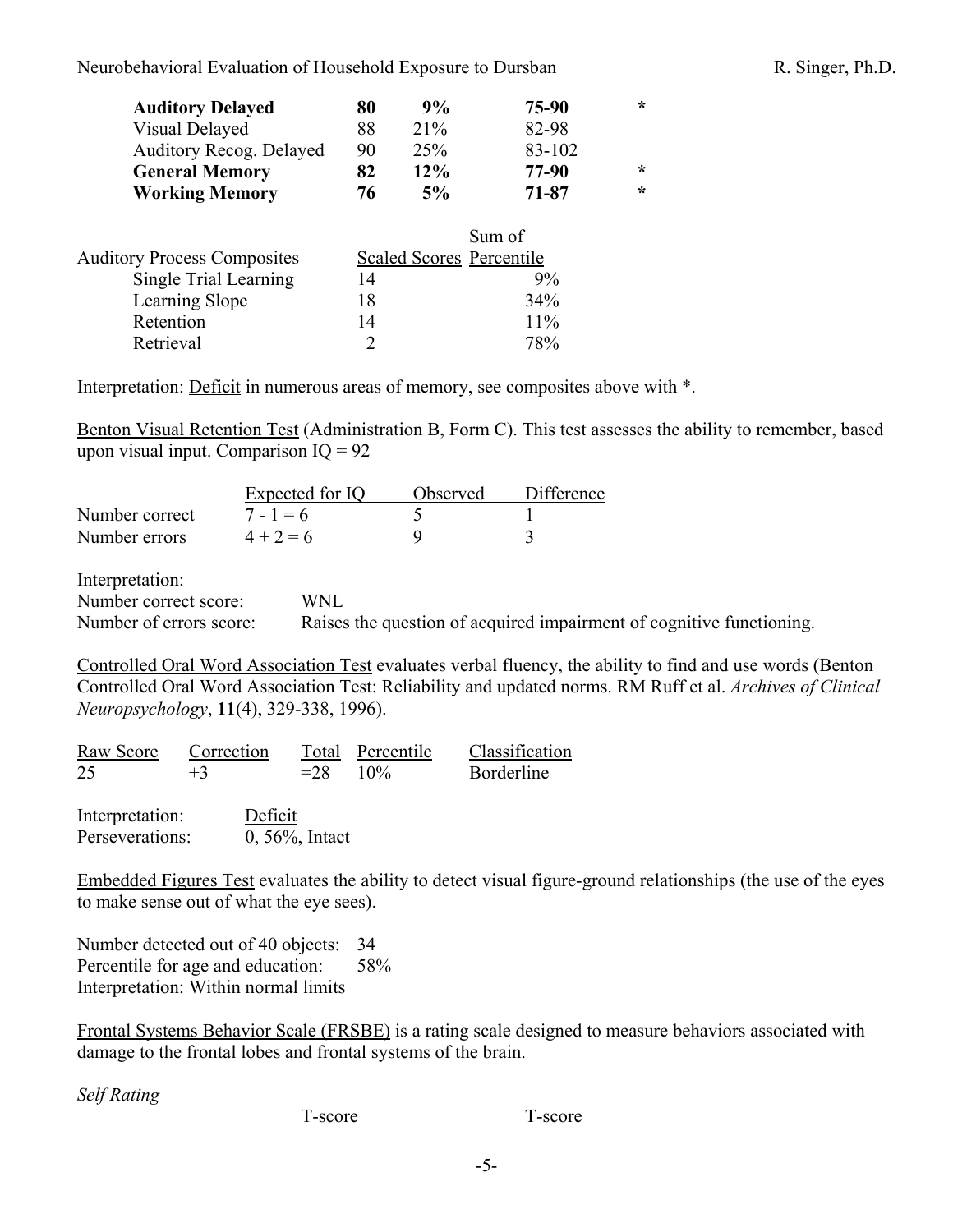|                              | <b>Before Illness</b> | $\frac{0}{0}$ | After Illness | $\frac{0}{0}$ |
|------------------------------|-----------------------|---------------|---------------|---------------|
| Apathy                       | 37                    | 10%           | 81            | >99           |
| <b>Disinhibition</b>         | 56                    | <b>73%</b>    | 80            | >99           |
| <b>Executive Dysfunction</b> | 54                    | 65%           | 96            | >99           |
| <b>Total</b>                 | 49                    | 46%           | 93            | >99           |

Interpretation: Symptoms of damage to the frontal lobe systems of the brain.

Grooved Pegboard Test evaluates manual dexterity (the ability to use hands in a sensitive and productive way). Dominant Hand: Right

|                      | Dominant | Non-dominant |
|----------------------|----------|--------------|
| Time for completion: | 95"      | 101"         |
| Percentile:          | $2\%$    | $2\%$        |
| Interpretation:      | Deficit  | Deficit      |

## Neurotoxicity Screening Survey:

| Factor                   | <b>Results</b> |                   |
|--------------------------|----------------|-------------------|
|                          | Score          | Classification    |
| Memory and Concentration | 117            | Elevated          |
| Autonomic Nervous System | 69             | Elevated          |
| Vision                   | 16             | Elevated          |
|                          | 9              | Elevated          |
| Balance                  | 3              | Elevated          |
| Smell-Taste              | 9              | Elevated          |
| Peripheral Numbness      | 18             | Elevated          |
| Sensory-Motor            | 56             | Elevated          |
| Chemical Sensitivity     |                | Elevated          |
| Emotionality             | 83             | Elevated          |
| Distortion I             | 19             | <b>Borderline</b> |
| Distortion II            | 14             | <b>Borderline</b> |
|                          |                |                   |

# **Overall Neurotoxicity Indicator** 387 Elevated

Interpretation: Results consistent with those of patients diagnosed with neurotoxicity.

Paced Auditory Serial Addition Test evaluates auditory information processing and tracking.

|       | Number correct of 60 | Percentile |
|-------|----------------------|------------|
| Set A | 24                   | $1\%$      |
| Set B | 16                   | ${<}1\%$   |
| Set C | 14                   | ${<}1\%$   |
| Set D | Q                    | ${<}1\%$   |

## Interpretation: Deficit

Stroop Color and Word Test evaluates mental flexibility (45 sec administration).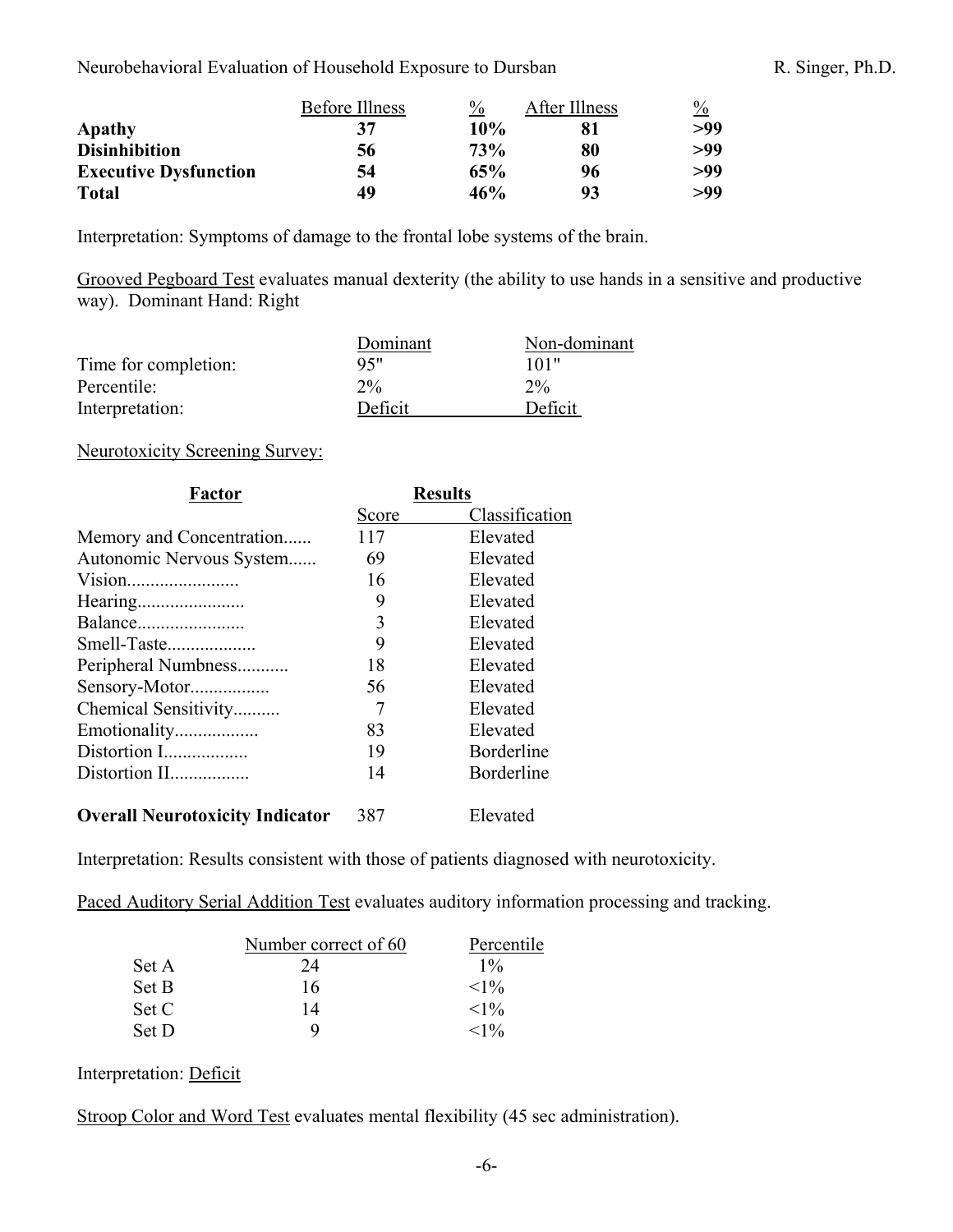|                      | Number  | T-Score | Percentile | Interpretation |
|----------------------|---------|---------|------------|----------------|
| Word reading:        | 76      | 34      | 5%         | <b>Deficit</b> |
| <b>Color</b> naming: | 24      | <20     | $<1\%$     | <b>Deficit</b> |
| Color/Word:          | 30      | 35      | $7\%$      | <b>Deficit</b> |
| Interpretation:      | Deficit |         |            |                |

Trailmaking Test evaluates visuomotor tracking (the ability to search and locate with the eyes) and attention (the ability to concentrate on a task so learning and other mental functions can take place). (Norms based on gender, age and education.)

Note: there were 4 errors on Part B.

|                      | Part A                       | Part B   |
|----------------------|------------------------------|----------|
| Time for completion: | 39"                          | 256"     |
| Scaled score:        |                              | 3        |
| Percentile:          | $14\%$                       | ${<}1\%$ |
| Interpretation:      | Within normal limits Deficit |          |

#### Visual Search and Attention Test

|                 | Left    | Right   | Total   |
|-----------------|---------|---------|---------|
| Score           | 40      | 44      | 84      |
| Percentile      | $1\%$   | 5%      | $2\%$   |
| Interpretation: | Deficit | Deficit | Deficit |

Wide Range Achievement Test

|                   | <u>SS</u> | Percentile |                          | Grade Equiv.                                                                           |
|-------------------|-----------|------------|--------------------------|----------------------------------------------------------------------------------------|
| Reading           | 75        | 5%         | 6 <sup>th</sup>          | (was at the 48% in $10^{th}$ grade; 78 <sup>th</sup> percentile in the<br>$9th$ grade) |
| <b>Spelling</b>   | 64        | $1\%$      | $\mathbf{A}^{\text{th}}$ |                                                                                        |
| <b>Arithmetic</b> | 79        | 8%         | $\mathbf{A}^{\text{th}}$ | (was at the $54th$ percentile in the $9th$ grade)                                      |

Interpretation: Deficit in reading and arithmetic.

## EMOTIONAL FUNCTION

Beck Anxiety Inventory measures emotional anxiety\*. Score: 40 Interpretation: Severe anxiety

Beck Depression Inventory measures emotional depression\*\*. Score: 30 Interpretation: Extremely severe depression

#### Profile of Mood States

|                 | Raw Score | T Score | $\frac{0}{0}$ |
|-----------------|-----------|---------|---------------|
| Tension         | 34        | 68      | 96%           |
| Depression**    | 46        | 66      | 95%           |
| Anger/Hostility | 36        | רי      | 99%           |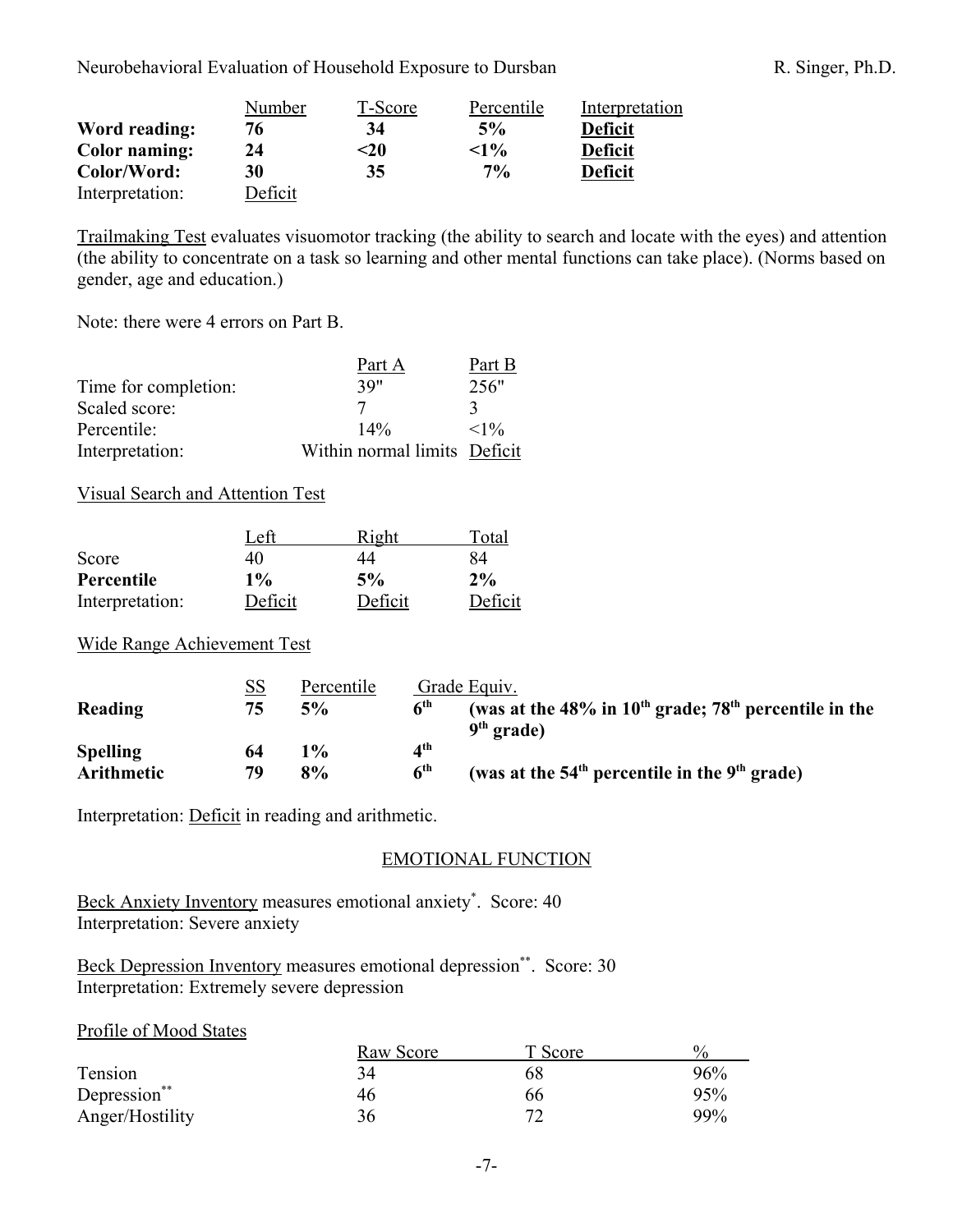| Vigor                  | - | 44 | 27% |
|------------------------|---|----|-----|
| Fatigue                |   | 66 | 95% |
| Confusion/Bewilderment |   | 66 | 95% |

Interpretation: Elevated mood of tension, depression, anger, fatigue and confusion.

#### Whitaker Inventory of Schizophrenic Thinking

Index: Errors score WNL. Interpretation: Non-psychotic

#### WELL-BEING MEASURES

Alcohol Use Disorders Identification Test (AUDIT) was developed by the World Health Organization to identify alcohol use disorders. Cutoff  $= 8$ 

Score: 4 Interpretation: Severe alcohol use problems are unlikely.

General Well Being Schedule evaluates general well-being compared with the population of the US.

| Score: | $36 - 14 = 22$           |
|--------|--------------------------|
| 0-60   | <b>Severe Distress</b>   |
| 61-72  | <b>Moderate Distress</b> |
| 73-110 | Positive Well-being      |

Human Activity Profile measures levels of physical activity.

|                                | Score             | Percentile |
|--------------------------------|-------------------|------------|
| <b>Maximum Activity Score</b>  | 73                | 6%         |
| <b>Adjusted Activity Score</b> | 65                | $4\%$      |
| <b>Activity Age</b>            | $70+$             |            |
| <b>Activity Classification</b> | Moderately active |            |
| Dyspnea Scale                  | 13                | $4\%$      |
| Interpretation:                | Deficit           |            |

Quick Environmental Exposure and Sensitivity Inventory, Version 1 (QEESI) identifies health problems respondent may experience in response to various environmental exposures.

|                         | Score | Interpretation |
|-------------------------|-------|----------------|
| Chemical Intolerance    | 76    | High           |
| Other Intolerance       | 15    | Medium         |
| <b>Symptom Severity</b> | 75    | High           |
| Masking Index           | 2     | Low            |
| Life Impact             | 41    | High           |

Interpretation: Very suggestive of multiple chemical sensitivity.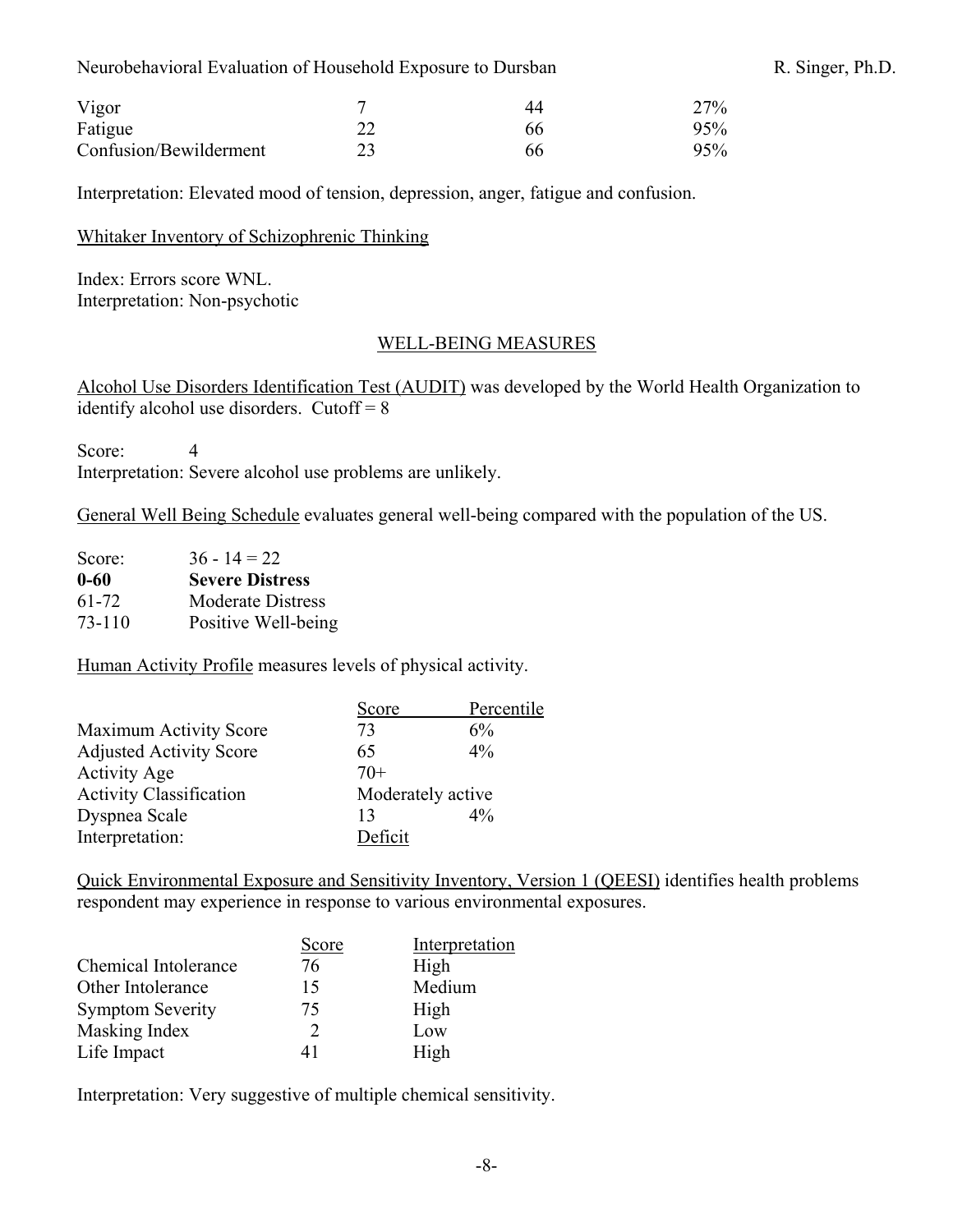# DISTORTION AND MALINGERING TESTS

Endorsement of Rare Symptoms. The Neurotoxicity Screening Survey presents 14 symptoms that are rare. If a number of these symptoms are endorsed, the question of distortion is highlighted.

| Number endorsed: |                                                                        |
|------------------|------------------------------------------------------------------------|
| Distortion I:    | (but 4 of these symptoms patient says he already had before exposure)  |
| Distortion II:   | (but 3 of theses symptoms patient says he already had before exposure) |

Interpretation: Some distortion present; non-malingering.

Even-Odd Forced Choice Test requires the subject to add two single digit numbers, and determine whether the product is even or odd. If the subject's performance is random, the results will still be approximately the same as the results of someone performing absolutely correctly.

| Number correct: | 20/20 (However, there were two addition errors correctly classified.) |
|-----------------|-----------------------------------------------------------------------|
| Interpretation: | Non-malingering                                                       |

Memorization of "16" Items (Iverson & Franzen, 1991) requires the subject to memorize a list of 16 items. Because the 16 items are grouped into four conceptual categories, the task is easier than it looks. A cutoff of 6 is used to suggest malingering.

| Number correct: | 16/16           |
|-----------------|-----------------|
| Interpretation: | Non-malingering |

Miller Forensic Assessment of Symptoms Test (M-FAST) provides information regarding the probability that an individual is malingering psychiatric illness based on a structured interview. Total score cutoff  $= 6$ .

| thur an mary ratual to manifesting poyentantly millebo oubed on a biractured micr |           |     |                              |  |
|-----------------------------------------------------------------------------------|-----------|-----|------------------------------|--|
|                                                                                   |           |     | % Negative % Positive        |  |
|                                                                                   | Raw Score |     | <b>Prediction Prediction</b> |  |
| Reported vs. Observed                                                             |           |     |                              |  |
| Extreme Symptomatology                                                            |           |     |                              |  |
| <b>Rare Combinations</b>                                                          |           |     |                              |  |
| Unusual Hallucinations                                                            |           |     |                              |  |
| Unusual Symptom Course                                                            | 0         |     |                              |  |
| Negative Image                                                                    | 0         |     |                              |  |
| Suggestibility                                                                    |           |     |                              |  |
| Total                                                                             | 5         | 96% | 62%                          |  |
|                                                                                   |           |     |                              |  |

Interpretation: Non-malingering

Portland Digit Recognition Test, a memory recognition test, requires the subject to memorize a 5 digit number and recognize the same number when given two choices of 5 digit numbers. By chance alone, the subject should respond correctly 50% of the time.

| Percent correct responses (5 sec delay):  | 3/3 |
|-------------------------------------------|-----|
| Percent correct responses (15 sec delay): | 3/3 |
| Percent correct responses (30 sec delay): | 1/1 |